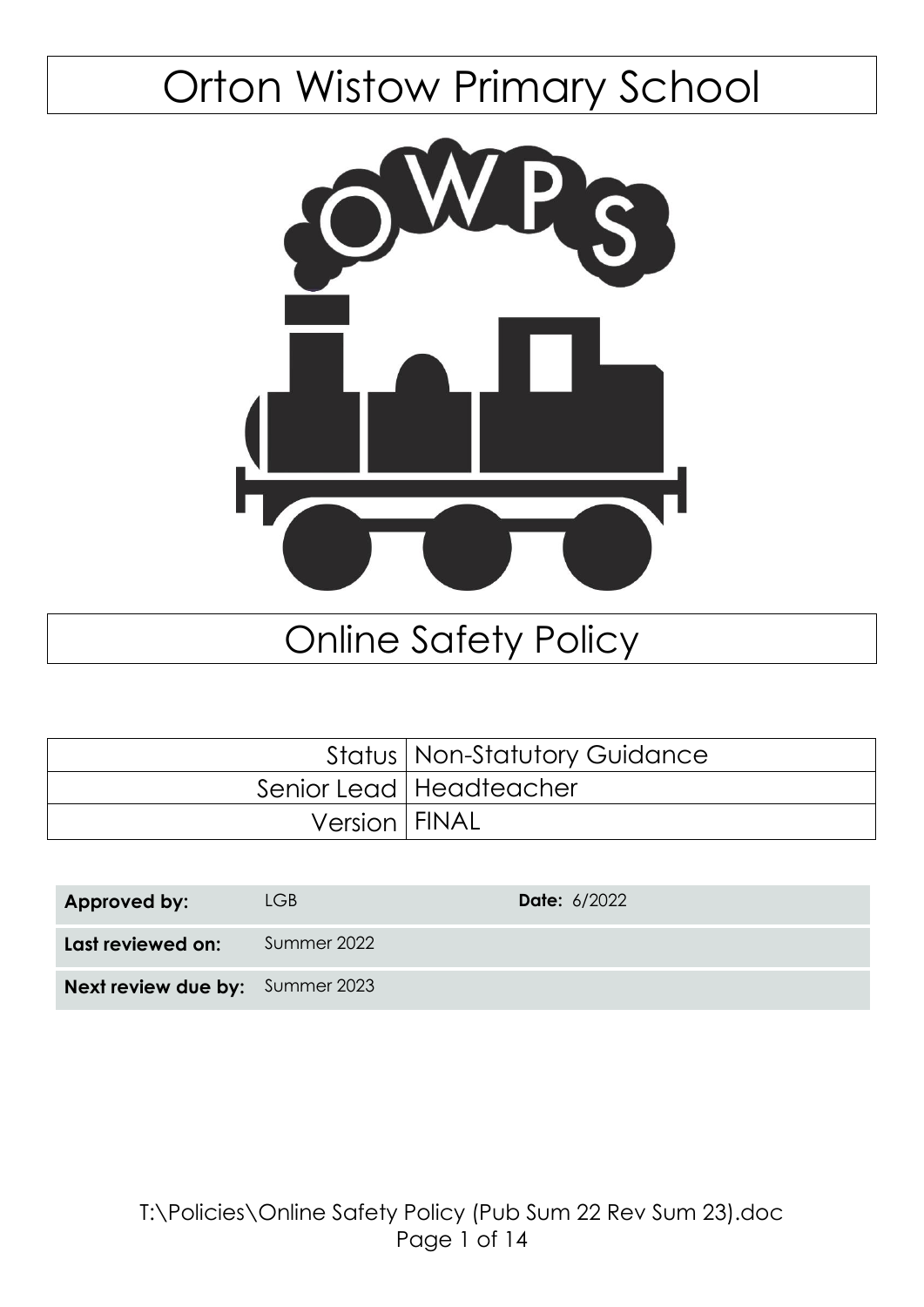### **Rationale**

New technologies have become integral to the lives of children and young people in today's society, both within schools and in their lives outside school.

The internet and other digital and information technologies are powerful tools, which open up new opportunities for everyone. Electronic communication helps teachers and *students* learn from each other. These technologies can stimulate discussion, promote creativity and increase awareness of context to promote effective learning. Children and young people should have an entitlement to safe internet access at all times.

The requirement to ensure that children and young people are able to use the internet and related communications technologies appropriately and safely is addressed as part of the wider duty of care to which all who work in schools are bound. A school online safety policy should help to ensure safe and appropriate use. The development and implementation of such a strategy should involve all the stakeholders in a child's education from the Headteacher and governors to the senior leaders and classroom teachers, support staff, parents, members of the community and the students / pupils themselves.

The use of these exciting and innovative tools in school and at home has been shown to raise educational standards and promote pupil / student achievement.

However, the use of these new technologies can put young people at risk within and outside the school

| The implementation of this online safety policy<br>will be monitored by the:                                                                                                                                                                                                     | Deputy Head (Online safety co-ordinator) |
|----------------------------------------------------------------------------------------------------------------------------------------------------------------------------------------------------------------------------------------------------------------------------------|------------------------------------------|
| Monitoring will take place at regular intervals:                                                                                                                                                                                                                                 | See policy timetable                     |
| The Governing Body / Governors Sub Committee<br>will receive a report on the implementation of<br>the online safety policy (which will include<br>anonymous details of online safety incidents) at<br>regular intervals:                                                         | Headteachers report                      |
| The Online safety Policy will be reviewed<br>annually, or more regularly in the light of any<br>significant new developments in the use of the<br>technologies, new threats to online safety or<br>incidents that have taken place. The next<br>anticipated review date will be: | June 2023                                |

#### **Responsibilities**

#### **Governors**:

Governors are responsible for the approval of the Online safety Policy and for reviewing the effectiveness of the policy. This will be carried out by the *Governors / Governors Sub Committee* receiving regular information about online safety incidents and monitoring reports

#### **Headteacher and Senior Leaders**:

• The Headteacher is responsible for ensuring the safety (including online safety) of members of the school community

The Headteacher and another member of the Senior Leadership Team / Senior Management Team should be aware of the procedures to be followed in the event of a serious online safety allegation being made against a member of staff

### **Online Safety Lead**

- takes day to day responsibility for online safety issues and has a leading role in establishing and reviewing the school online safety policies / documents
- ensures that all staff are aware of the procedures that need to be followed in the event of an online safety incident taking place.

T:\Policies\Online Safety Policy (Pub Sum 22 Rev Sum 23).doc Page 2 of 14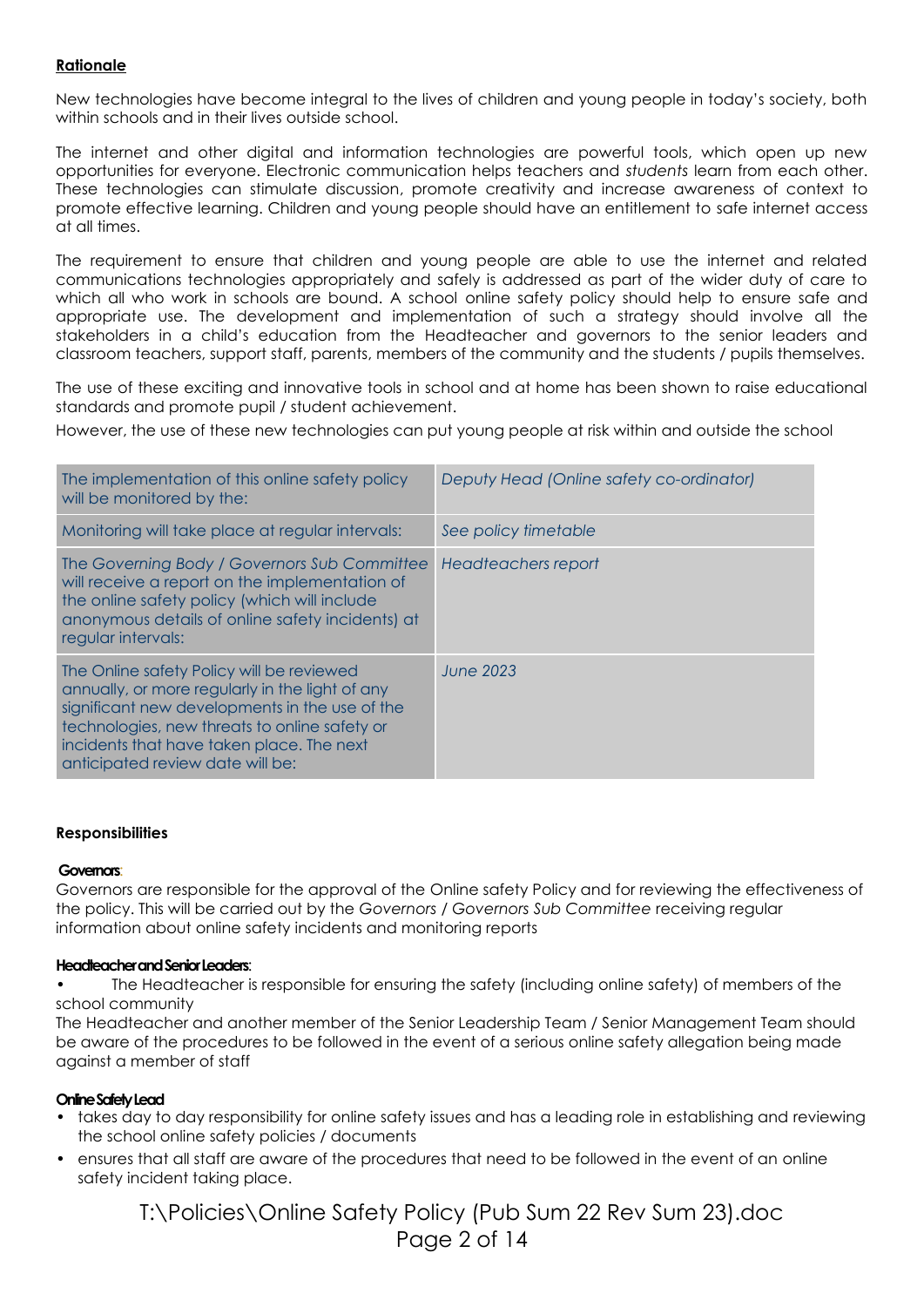- provides training and advice for staff
- liaises with school ICT technical staff
- receives reports of online safety incidents and creates a log of incidents to inform future online safety developments
- meets regularly with Online Safety Governor to discuss current issues, review incident logs and filtering / change control logs
	- Inform parents of any online safety issues that the school has become aware of.

#### **Network Manager / Technical staff:**

*ICT Technician must ensure* 

- **•** that the school's ICT infrastructure is secure and is not open to misuse or malicious attack
- that the school meets the online safety technical requirements outlined in the Local Authority Online safety Policy and guidance
- that users may only access the school's networks through a properly enforced password protection policy, in which passwords are regularly changed

#### **Teaching and Support Staff**

are responsible for ensuring that:

- they have an up to date awareness of online safety matters and of the current school online safety policy and practices
- they have read, understood and signed the school Staff Acceptable Use Policy / Agreement (AUP)
- they report any suspected misuse or problem to the Online safety Co-ordinator
- digital communications with students / pupils should be on a professional level

#### **Designated person for child protection / Child Protection Officer**

should be trained in online safety issues and be aware of the potential for serious child protection issues to arise from:

- sharing of personal data
- access to illegal / inappropriate materials
- inappropriate on-line contact with adults / strangers
- potential or actual incidents of grooming
- cyber-bullying

#### **Students / pupils:**

- **•** are responsible for using the school ICT systems in accordance with the Student / Pupil Acceptable Use Policy, which they will be expected to sign before being given access to school systems
- have a good understanding of research skills and the need to avoid plagiarism and uphold copyright regulations
- need to understand the importance of reporting abuse, misuse or access to inappropriate materials and know how to do so
- will be expected to know and understand school policies on the use of mobile phones, digital cameras and hand held devices. They should also know and understand school policies on the taking / use of images and on cyber-bullying.
- should understand the importance of adopting good online safety practice when using digital technologies out of school and realise that the school's Online safety Policy covers their actions out of school, if related to their membership of the school

#### **Parents / Carers**

Parents / Carers play a crucial role in ensuring that their children understand the need to use the internet / mobile devices in an appropriate way. Research shows that many parents and carers do not fully understand the issues and are less experienced in the use of ICT than their children. The school will therefore take every opportunity to help parents understand these issues through *parents' evenings, newsletters, letters, website, information about national / local online safety campaigns / literature, Information evenings at school, Parent workshops hosted at school* Parents and carers will be responsible for:

> T:\Policies\Online Safety Policy (Pub Sum 22 Rev Sum 23).doc Page 3 of 14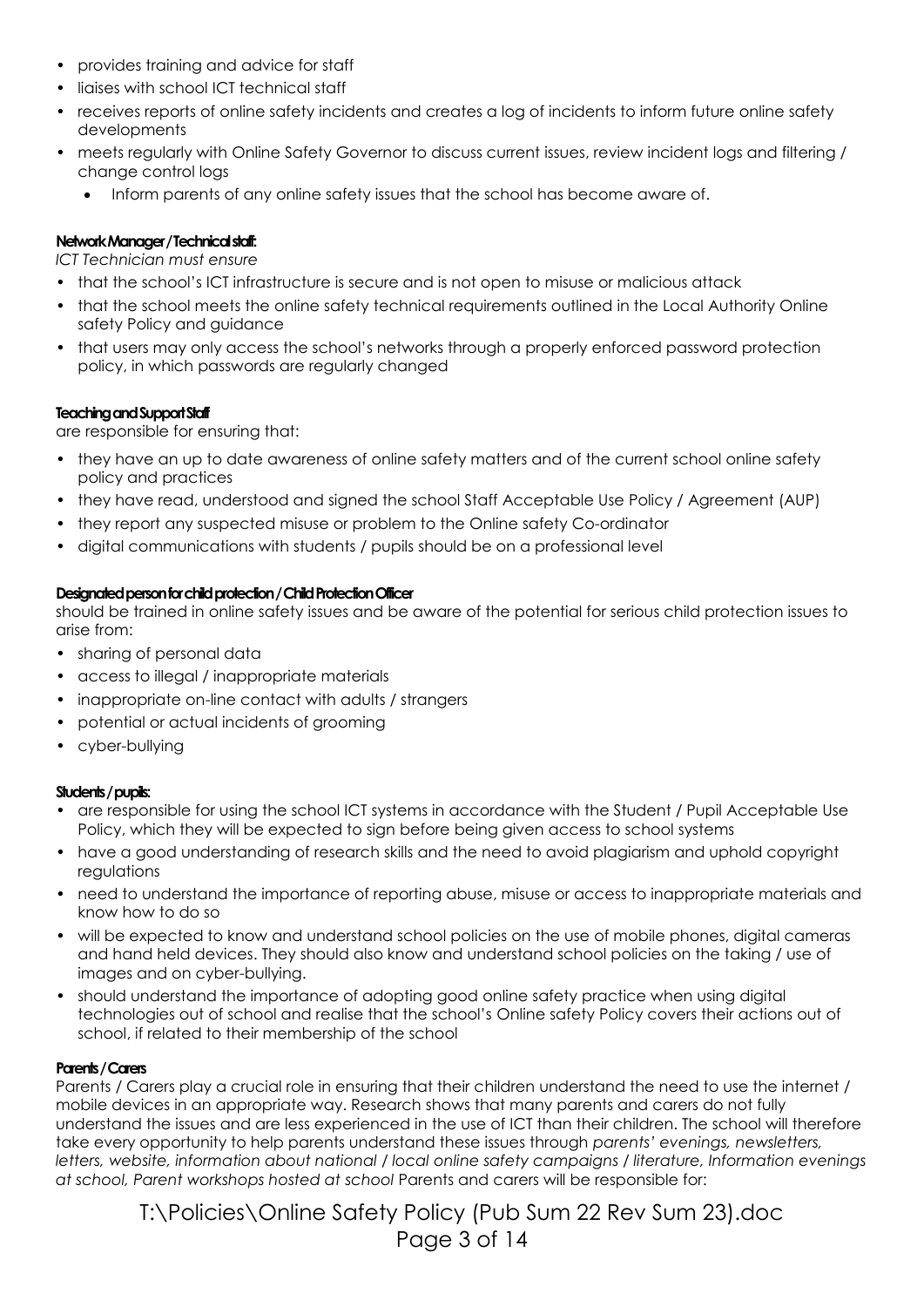- **•** endorsing (by signature) the Student / Pupil Acceptable Use Policy
- Attending events held at the school aimed to support them in keeping their children safe
- Informing the school of any potential or existing online safety issues they are aware of.

#### **Education –students / pupils**

Whilst regulation and technical solutions are very important, their use must be balanced by educating *students / pupils* to take a responsible approach. The education of *students / pupils* in online safety is therefore an essential part of the school's online safety provision. Children and young people need the help and support of the school to recognise and avoid online safety risks and build their resilience. Online safety education will be provided in the following ways:

- A planned online safety programme should be provided as part of ICT / PHSE / other lessons and should be regularly revisited – this will cover both the use of ICT and new technologies in school and outside school
- Key online safety messages should be reinforced as part of a planned programme of assemblies and tutorial / pastoral activities (online safety co-ordinator responsibility)
- Students / pupils should be taught in all lessons to be critically aware of the materials / content they access on-line and be guided to validate the accuracy of information
- A group of students from across KS2 will make up an Online Safety team (Wistow Online Safety Rangers) that will deliver and facilitate some online safety awareness sessions within their classes or alongside the Online Safety lead in assemblies.
- Students will access and participate in school council meetings/class circle time, whole school and key stage assemblies delivered by teaching staff throughout the year which highlight and respond to current Online safety practice and curriculum focus.

#### **Education –parents / carers**

Many parents and carers have only a limited understanding of online safety risks and issues, yet they play an essential role in the education of their children and in the monitoring / regulation of the children's on-line experiences. Parents often either underestimate or do not realise how often children and young people come across potentially harmful and inappropriate material on the internet and are often unsure about what they would do about it. "There is a generational digital divide". (Byron Report).

The school will therefore seek to provide information and awareness to parents and carers through:

- *Information evenings*
- *• Letters, newsletters, web site,*
- *• Reference to the appropriate websites containing information about Online safety*

### **Education & Training –Staff**

It is essential that all staff receive online safety training and understand their responsibilities, as outlined in this policy. Training will be offered as follows:

- All new staff should receive online safety training as part of their induction programme, ensuring that they fully understand the school online safety policy and Acceptable Use Policies
- The Online safety lead (or other nominated person) will receive regular updates from attending events and from online safety coordinator forums
- This Online safety policy and its updates will be presented to and discussed by staff in staff / team meetings / INSET days.
- The Online safety lead will provide advice / guidance / training as required to individuals as required

### **Training –Governors**

Governors should take part in online safety training / awareness sessions, with particular importance for those who are members of any sub committee / group involved in ICT / online safety / health and safety / child protection. This may be offered in a number of ways:

• Participation in school training / information sessions for staff or parents

### **Technical –infrastructure / equipment, filtering and monitoring**

The school will be responsible for ensuring that the school infrastructure / network is as safe and secure as is reasonably possible and that policies and procedures approved within this policy are implemented. It will also need to ensure that the relevant people named in the above sections will be effective in carrying out their online safety responsibilities:

> T:\Policies\Online Safety Policy (Pub Sum 22 Rev Sum 23).doc Page 4 of 14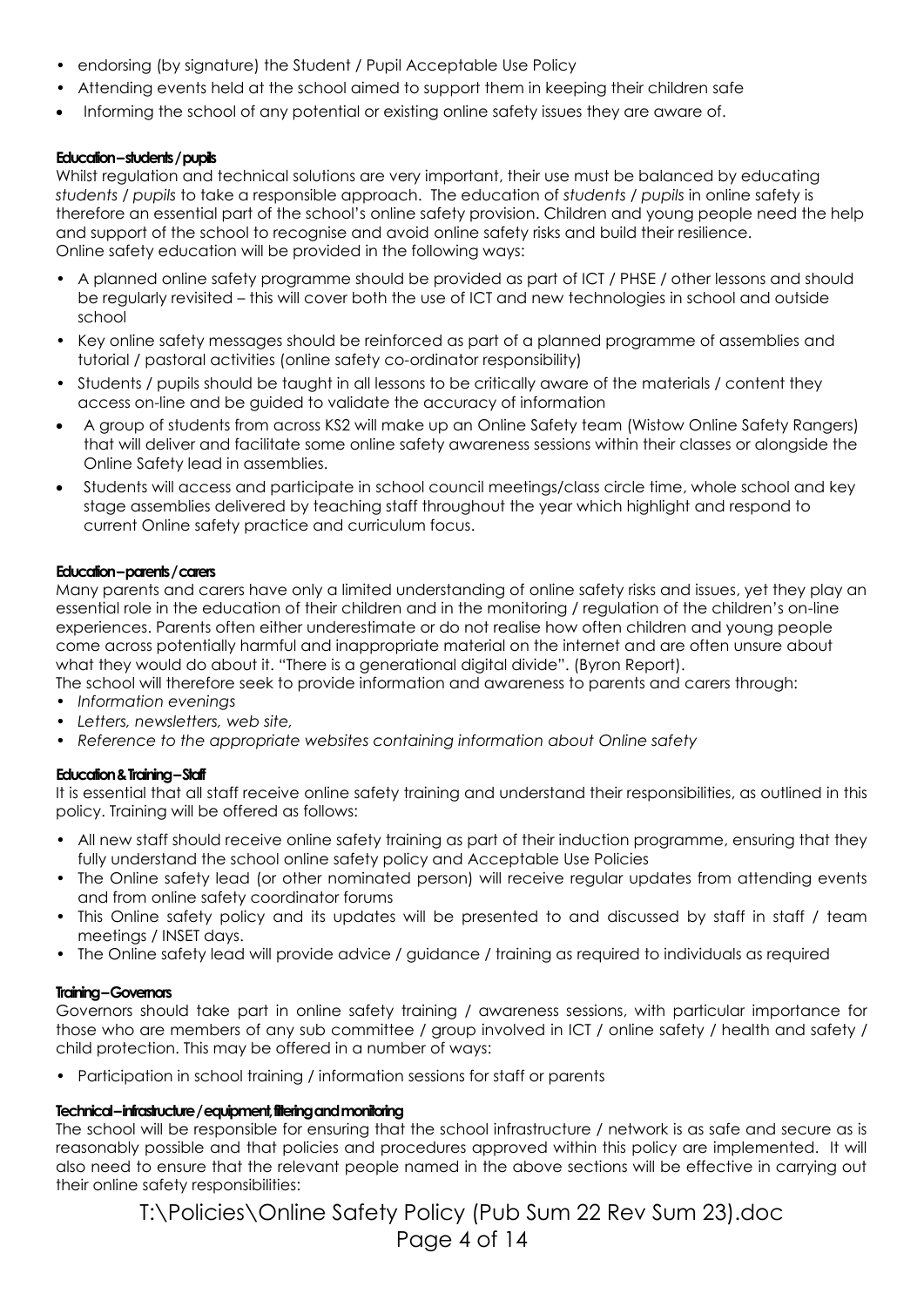- School ICT systems will be managed in ways that ensure that the school meets the online safety technical requirements outlined in the SWGfL Security Policy and Acceptable Usage Policy and any relevant Local Authority Online safety Policy and guidance
- Servers, wireless systems and cabling must be securely located and physical access restricted
- All users will have clearly defined access rights to school ICT systems. Details of the access rights available to groups of users will be recorded by the Network Manager (or other person) and will be reviewed, at least annually, by the Online safety Committee (or other group).

### **Curriculum**

Online safety should be a focus in all areas of the curriculum and staff should reinforce online safety messages in the use of ICT across the curriculum.

- in lessons where internet use is pre-planned, it is best practice that students should be guided to sites checked as suitable for their use and that processes are in place for dealing with any unsuitable material that is found in internet searches.
- Where students are allowed to freely search the internet, eg using search engines, staff should be vigilant in monitoring the content of the websites the young people visit.
- Students should be taught in all lessons to be critically aware of the materials / content they access on-line and be guided to validate the accuracy of information
- A scheme of work will be in place, covering topics suitable for the children within each team across the school. This will include clear links with the anti-bullying policy, covering the following topic: Electronic /'cyberbullying' – via text message; via instant messenger services and social network sites; via email; and via images or videos posted on the internet or spread via mobile phones.
- Students / pupils should be taught to acknowledge the source of information used and to respect copyright when using material accessed on the internet.

### **Use of digital and video images -Photographic, Video**

The development of digital imaging technologies has created significant benefits to learning, allowing staff and students instant use of images that they have recorded themselves or downloaded from the internet. However, staff and students need to be aware of the risks associated with sharing images and with posting digital images on the internet. Those images may remain available on the internet forever and may cause harm or embarrassment to individuals in the short or longer term. There are many reported incidents of employers carrying out internet searches for information about potential and existing employees. The school will inform and educate users about these risks and will implement policies to reduce the likelihood of the potential for harm:

- **•** When using digital images, staff should inform and educate students about the risks associated with the taking, use, sharing, publication and distribution of images. In particular, they should recognise the risks attached to publishing their own images on the internet eg on social networking sites.
- Staff are allowed to take digital / video images to support educational aims, but must follow school policies concerning the sharing, distribution and publication of those images. Those images should only be taken on school equipment; the personal equipment of staff should not be used for such purposes.
- Care should be taken when taking digital / video images that students are appropriately dressed and are not participating in activities that might bring the individuals or the school into disrepute.
- Students must not take, use, share, publish or distribute images of others without their permission
- Photographs published on the website, or elsewhere that include students will be selected carefully and will comply with good practice guidance on the use of such images.
- Students' full names will not be used anywhere on a website or blog, particularly in association with photographs.
- Written permission from parents or carers will be obtained before photographs of students are published on the school website, used on the school's Facebook and Twitter feeds or used by local media (may be covered as part of the AUP signed by parents or carers at the start of the year)
- Student's work can only be published with the permission of the student / pupil and parents or carers.

### **Data Protection**

Personal data will be recorded, processed, transferred and made available according to the Data Protection Act 1998 which states that personal data must be:

- Fairly and lawfully processed
- Processed for limited purposes
- Adequate, relevant and not excessive
- Accurate

T:\Policies\Online Safety Policy (Pub Sum 22 Rev Sum 23).doc Page 5 of 14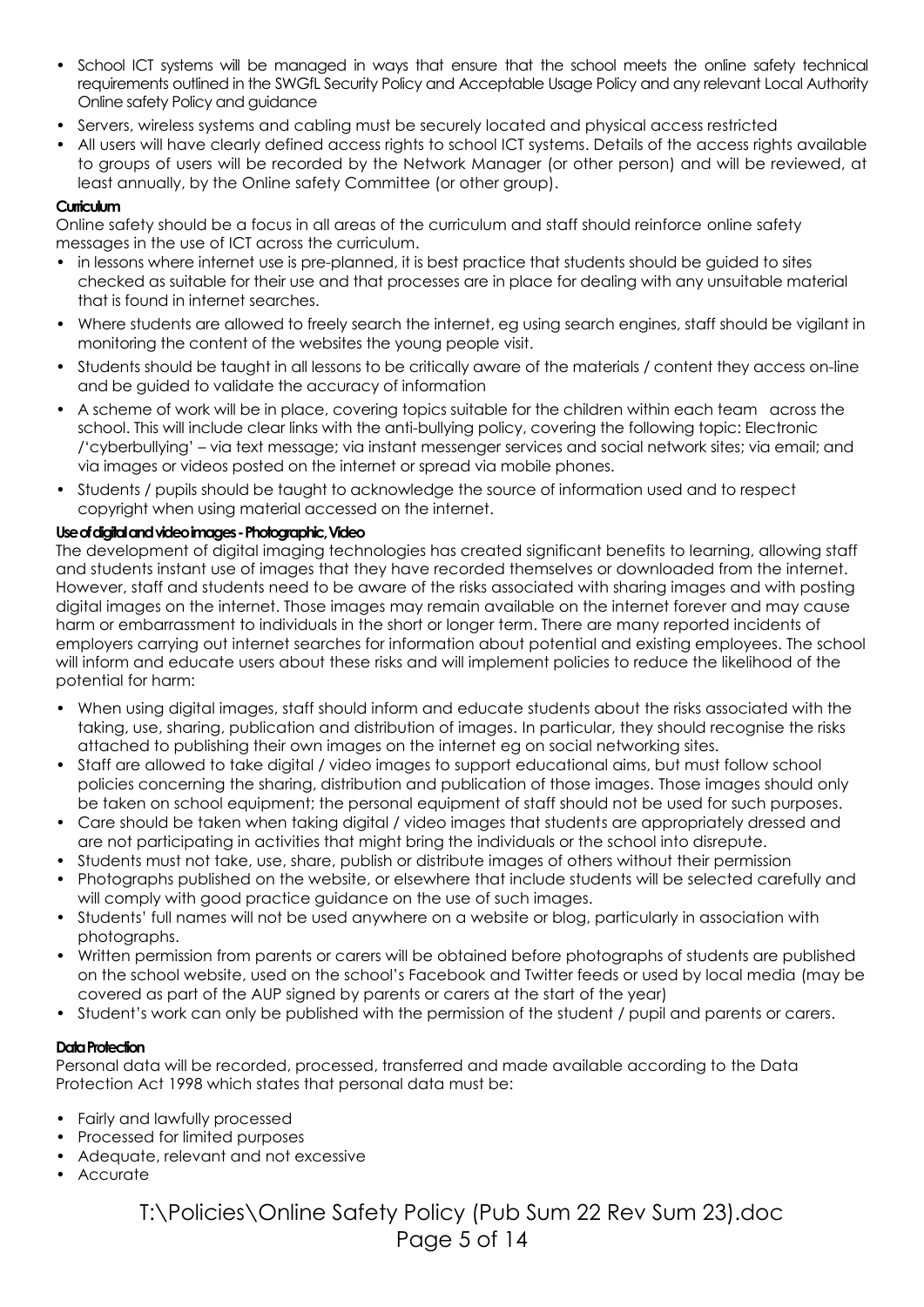- Kept no longer than is necessary
- Processed in accordance with the data subject's rights
- Secure
- Only transferred to others with adequate protection.

#### **Staff must ensure that they:**

- At all times take care to ensure the safe keeping of personal data, minimising the risk of its loss or misuse.
- Use personal data only on secure password protected computers and other devices, ensuring that they are properly "logged-off" at the end of any session in which they are using personal data.
- Transfer data using encryption and secure password protected devices.

When personal data is stored on any portable computer system, USB stick or any other removable media:

- **•** the data must be encrypted and password protected
- **•** the device must be password protected (many memory sticks / cards and other mobile devices cannot be password protected)
- **•** the device must offer approved virus and malware checking software
- **•** the data must be securely deleted from the device, in line with school policy (below) once it has been transferred or its use is complete

#### **Communications**

A wide range of rapidly developing communications technologies has the potential to enhance learning. The following table shows how the school currently considers the benefit of using these technologies for education outweighs their risks / disadvantages:

|                                                                    |         | Staff & other adults        |                               |             | Students / Pupils |                             |                                  |             |
|--------------------------------------------------------------------|---------|-----------------------------|-------------------------------|-------------|-------------------|-----------------------------|----------------------------------|-------------|
| Communication<br><b>Technologies</b>                               | Allowed | Allowed at certain<br>times | Allowed for<br>selected staff | Not allowed | Allowed           | Allowed at certain<br>times | Allowed with staff<br>permission | Not allowed |
| Mobile phones may be brought<br>to school                          | X       |                             |                               |             |                   |                             |                                  | X           |
| Use of mobile phones in lessons                                    |         |                             |                               | X           |                   |                             |                                  | X           |
| Use of mobile phones in social<br>time                             |         | X                           |                               |             |                   |                             |                                  | X           |
| Taking photos on mobile phones<br>or other camera devices          |         |                             |                               | X           |                   |                             |                                  | X           |
| Use of hand held devices eg<br>PDAs, PSPs                          | X       |                             |                               |             |                   | X                           |                                  |             |
| Use of personal email addresses<br>in school, or on school network |         | X                           |                               |             |                   |                             |                                  | X           |
| Use of school email for personal<br>emails                         |         |                             |                               | X           |                   |                             |                                  | X           |
| Use of chat rooms / facilities                                     |         | X                           |                               |             |                   |                             |                                  | X           |

T:\Policies\Online Safety Policy (Pub Sum 22 Rev Sum 23).doc Page 6 of 14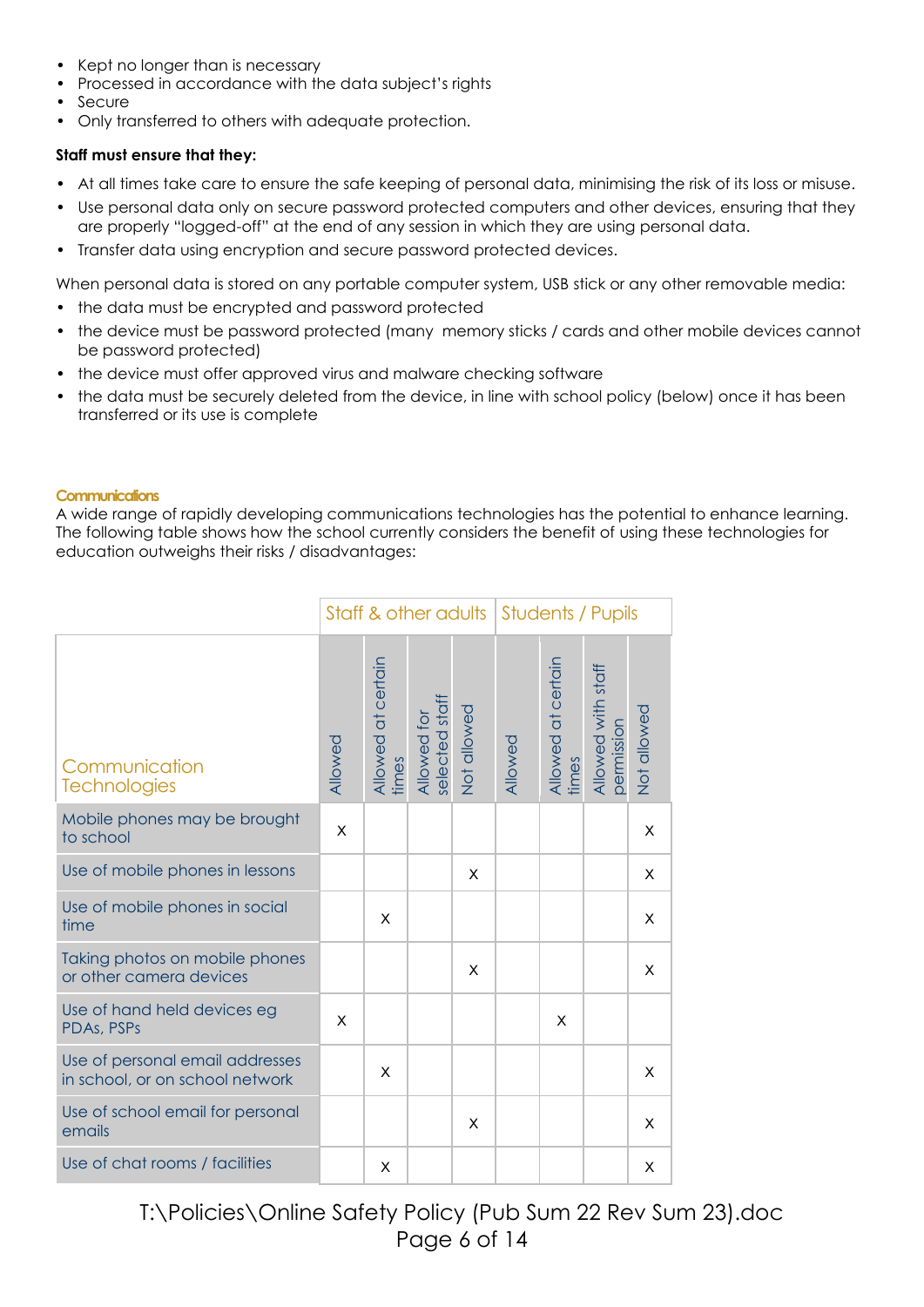| Use of instant messaging       |  |  |  |  |
|--------------------------------|--|--|--|--|
| Use of social networking sites |  |  |  |  |
| Use of blogs                   |  |  |  |  |

When using communication technologies the school considers the following as good practice:

- The official school email service may be regarded as safe and secure and is monitored. Staff and students therefore use only the school email service to communicate with others when in school, or on school systems (eg by remote access).
- Users need to be aware that email communications may be monitored
- Users must immediately report, to the nominated person in accordance with the school policy, the receipt of any email that makes them feel uncomfortable, is offensive, threatening or bullying in nature and must not respond to any such email.
- Any digital communication between staff and students / pupils or parents / carers (email, chat, VLE etc) must be professional in tone and content. These communications may only take place on official (monitored) school systems. Personal email addresses, text messaging or public chat / social networking programmes must not be used for these communications.
- Whole class or group email addresses will be used at KS1, while students / pupils at KS2 and above will be provided with individual school email addresses for educational use.
- Students / pupils should be taught about email safety issues, such as the risks attached to the use of personal details. They should also be taught strategies to deal with inappropriate emails and be reminded of the need to write emails clearly and correctly and not include any unsuitable or abusive material.
- Personal information should not be posted on the school website and only official email addresses should be used to identify members of staff.

## Unsuitable / inappropriate activities

The school believes that the activities referred to in the following section would be inappropriate in a school context and that users, as defined below, should not engage in these activities in school or outside school when using school equipment or systems. The school policy restricts certain internet usage as follows:

| <b>User Actions</b>                                            |                                                                                                                                                        | Acceptable | $\overline{\sigma}$<br>certain times<br>Acceptable | nominated users<br><b>Acceptable for</b> | Unacceptable | and<br>Unacceptable<br>illegal |
|----------------------------------------------------------------|--------------------------------------------------------------------------------------------------------------------------------------------------------|------------|----------------------------------------------------|------------------------------------------|--------------|--------------------------------|
| Users shall not visit Internet<br>sites, make, post, download, | child sexual abuse images                                                                                                                              |            |                                                    |                                          |              | X                              |
| upload, data transfer,<br>communicate or pass on,              | promotion or conduct of illegal acts, eg under the child protection, obscenity,<br>computer misuse and fraud legislation                               |            |                                                    |                                          |              | X.                             |
| material, remarks, proposals<br>or comments that contain or    | adult material that potentially breaches the Obscene Publications Act in the UK                                                                        |            |                                                    |                                          |              | X                              |
| relate to:                                                     | criminally racist material in UK                                                                                                                       |            |                                                    |                                          |              | X.                             |
|                                                                | pornography                                                                                                                                            |            |                                                    |                                          | X            |                                |
|                                                                | promotion of any kind of discrimination                                                                                                                |            |                                                    |                                          | X            |                                |
|                                                                | promotion of racial or religious hatred                                                                                                                |            |                                                    |                                          | X            |                                |
|                                                                | threatening behaviour, including promotion of physical violence or mental<br>harm                                                                      |            |                                                    |                                          | X            |                                |
|                                                                | any other information which may be offensive to colleagues or breaches the<br>integrity of the ethos of the school or brings the school into disrepute |            |                                                    |                                          | X            |                                |

T:\Policies\Online Safety Policy (Pub Sum 22 Rev Sum 23).doc Page 7 of 14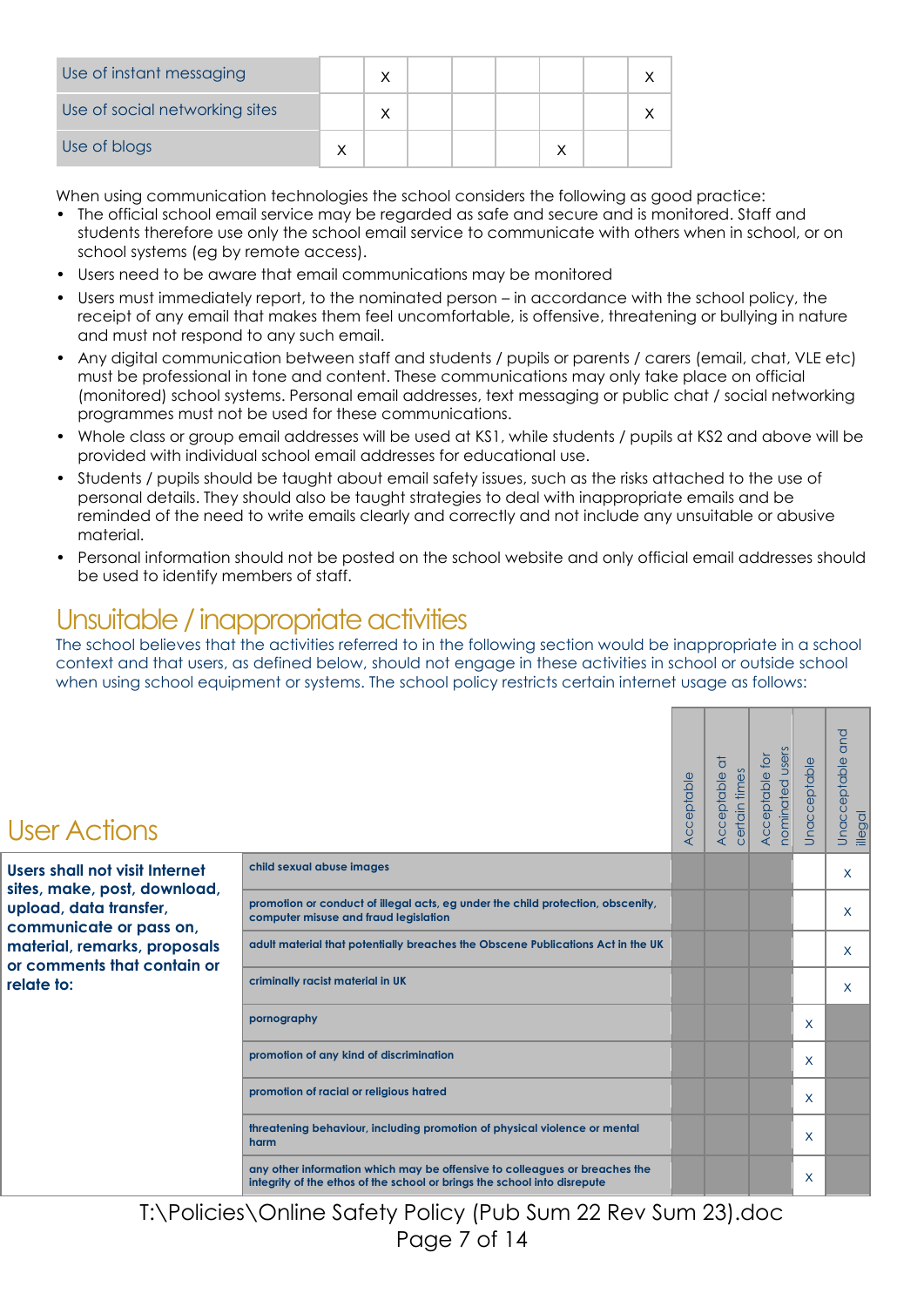| Using school systems to run a private business                                                                                                                                        |   | X |  |
|---------------------------------------------------------------------------------------------------------------------------------------------------------------------------------------|---|---|--|
| Use systems, applications, websites or other mechanisms that bypass the filtering or other safeguards employed by SWGfL<br>and / or the school                                        |   | X |  |
| Uploading, downloading or transmitting commercial software or any copyrighted materials belonging to third parties, without<br>the necessary licensing permissions                    |   | X |  |
| Revealing or publicising confidential or proprietary information (eg financial / personal information, databases, computer /<br>network access codes and passwords)                   |   | X |  |
| Creating or propagating computer viruses or other harmful files                                                                                                                       |   | X |  |
| Carrying out sustained or instantaneous high volume network traffic (downloading / uploading files) that causes network<br>congestion and hinders others in their use of the internet |   | X |  |
| <b>On-line gaming (educational)</b>                                                                                                                                                   | X |   |  |
| On-line gaming (non educational)                                                                                                                                                      |   | X |  |
| <b>On-line gambling</b>                                                                                                                                                               |   | X |  |
| On-line shopping / commerce                                                                                                                                                           | X |   |  |
| <b>File sharing</b>                                                                                                                                                                   | X |   |  |
| Use of social networking sites                                                                                                                                                        | X |   |  |
| Use of video broadcasting eg Youtube                                                                                                                                                  | X |   |  |

#### **Responding to incidents of misuse**

It is hoped that all members of the school community will be responsible users of ICT, who understand and follow this policy. However, there may be times when infringements of the policy could take place, through careless or irresponsible or, very rarely, through deliberate misuse. Listed below are the responses that will be made to any apparent or actual incidents of misuse:

If any apparent or actual misuse appears to involve illegal activity ie.

- child sexual abuse images
- adult material which potentially breaches the Obscene Publications Act
- criminally racist material
- other criminal conduct, activity or materials

The following will happen:

If inappropriate or illegal material is found:

- The computer will be disconnected
- If illegal the police will be contacted
- If inappropriate the LA will be contacted

If inappropriate or illegal material is suspected to have been accessed:

- Log files can be obtained if times are known
- If they are not involved discuss the details with the ICT technician
- If log files contain illegal material contact police
- If log files contain inappropriate material contact LA

If members of staff suspect that misuse might have taken place, but that the misuse is not illegal (as above) it is essential that correct procedures are used to investigate, preserve evidence and protect those carrying out the investigation. Guidance recommends that more than one member of staff is involved in the investigation which should be carried out on a "clean" designated computer.

It is more likely that the school will need to deal with incidents that involve inappropriate rather than illegal misuse. It is important that any incidents are dealt with as soon as possible in a proportionate manner, and that members of the school community are aware that incidents have been dealt with. It is intended that incidents of misuse will be dealt with through normal behaviour / disciplinary procedures as follows:

> T:\Policies\Online Safety Policy (Pub Sum 22 Rev Sum 23).doc Page 8 of 14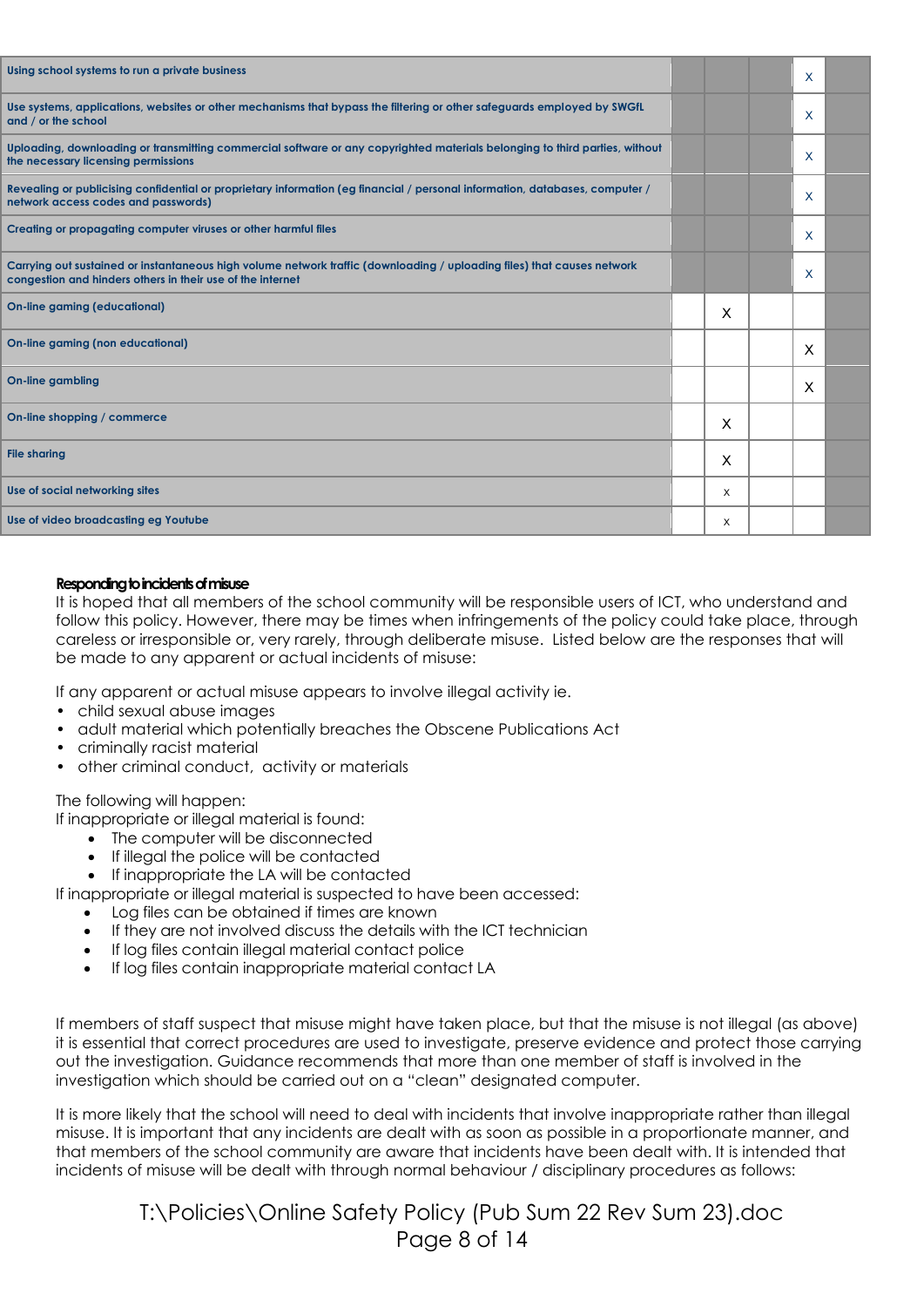### Actions / Sanctions

### Students / Pupils

| Incidents:                                                                                                                                                               | Refer to class teacher / tutor | Refer to Head of Department<br>Head of Year / other | Refer to Headteacher | Refer to Police | Refer to technical support staff<br>for action re filterina / security | inform parents / carers | Removal of network / internet<br>access rights | Warning | Further sanction eg detention /<br>exclusion |
|--------------------------------------------------------------------------------------------------------------------------------------------------------------------------|--------------------------------|-----------------------------------------------------|----------------------|-----------------|------------------------------------------------------------------------|-------------------------|------------------------------------------------|---------|----------------------------------------------|
| Deliberately accessing or trying to<br>access material that could be<br>considered illegal (see list in earlier<br>section on unsuitable / inappropriate<br>activities). |                                |                                                     | X                    | X               | X                                                                      | X                       | X                                              |         | X                                            |
| Unauthorised use of non-educational<br>sites during lessons                                                                                                              | X                              | X                                                   |                      |                 | X                                                                      | X                       |                                                | X       |                                              |
| Unauthorised use of mobile phone /<br>digital camera / other handheld device                                                                                             | X                              | X                                                   |                      |                 |                                                                        | X                       |                                                | X       |                                              |
| Unauthorised use of social networking /<br>instant messaging / personal email                                                                                            | X                              | X                                                   |                      |                 | X                                                                      | X                       |                                                | X       |                                              |
| Unauthorised downloading or uploading<br>of files                                                                                                                        | X                              | X                                                   |                      |                 | X                                                                      | X                       |                                                | X       |                                              |
| Allowing others to access school network<br>by sharing username and passwords                                                                                            | X                              |                                                     |                      |                 |                                                                        |                         |                                                | X       |                                              |
| Attempting to access or accessing the<br>school network, using another student's<br>/ pupil's account                                                                    | X                              |                                                     |                      |                 |                                                                        |                         |                                                | X       |                                              |
| Attempting to access or accessing the<br>school network, using the account of a<br>member of staff                                                                       | X                              | X                                                   |                      |                 |                                                                        | X                       |                                                | X       |                                              |
| Corrupting or destroying the data of<br>other users                                                                                                                      | X                              | X                                                   |                      |                 |                                                                        | X                       |                                                | X       |                                              |
| Sending an email, text or instant<br>message that is regarded as offensive,<br>harassment or of a bullying nature                                                        | X                              | X                                                   | X                    |                 |                                                                        | X                       |                                                | Χ       |                                              |
| Continued infringements of the above,<br>following previous warnings or sanctions                                                                                        | X                              | Χ                                                   | X                    |                 |                                                                        | Χ                       | X                                              |         | X                                            |
| Actions which could bring the school<br>into disrepute or breach the integrity of<br>the ethos of the school                                                             | X                              | X                                                   | X                    |                 |                                                                        | X                       |                                                | X       |                                              |
| Using proxy sites or other means to<br>subvert the school's filtering system                                                                                             | X                              | X                                                   | X                    |                 |                                                                        | X                       | X                                              | X       |                                              |
| Accidentally accessing offensive or<br>pornographic material and failing to<br>report the incident                                                                       | X                              | X                                                   |                      |                 |                                                                        | Х                       |                                                | Χ       |                                              |
| Deliberately accessing or trying to<br>access offensive or pornographic<br>material                                                                                      | X                              | Χ                                                   | X                    |                 |                                                                        | Х                       | Χ                                              |         | X                                            |
| Receipt or transmission of material that<br>infringes the copyright of another person<br>or infringes the Data Protection Act                                            | Χ                              | Χ                                                   | Χ                    |                 |                                                                        | Х                       |                                                | Χ       |                                              |

T:\Policies\Online Safety Policy (Pub Sum 22 Rev Sum 23).doc Page 9 of 14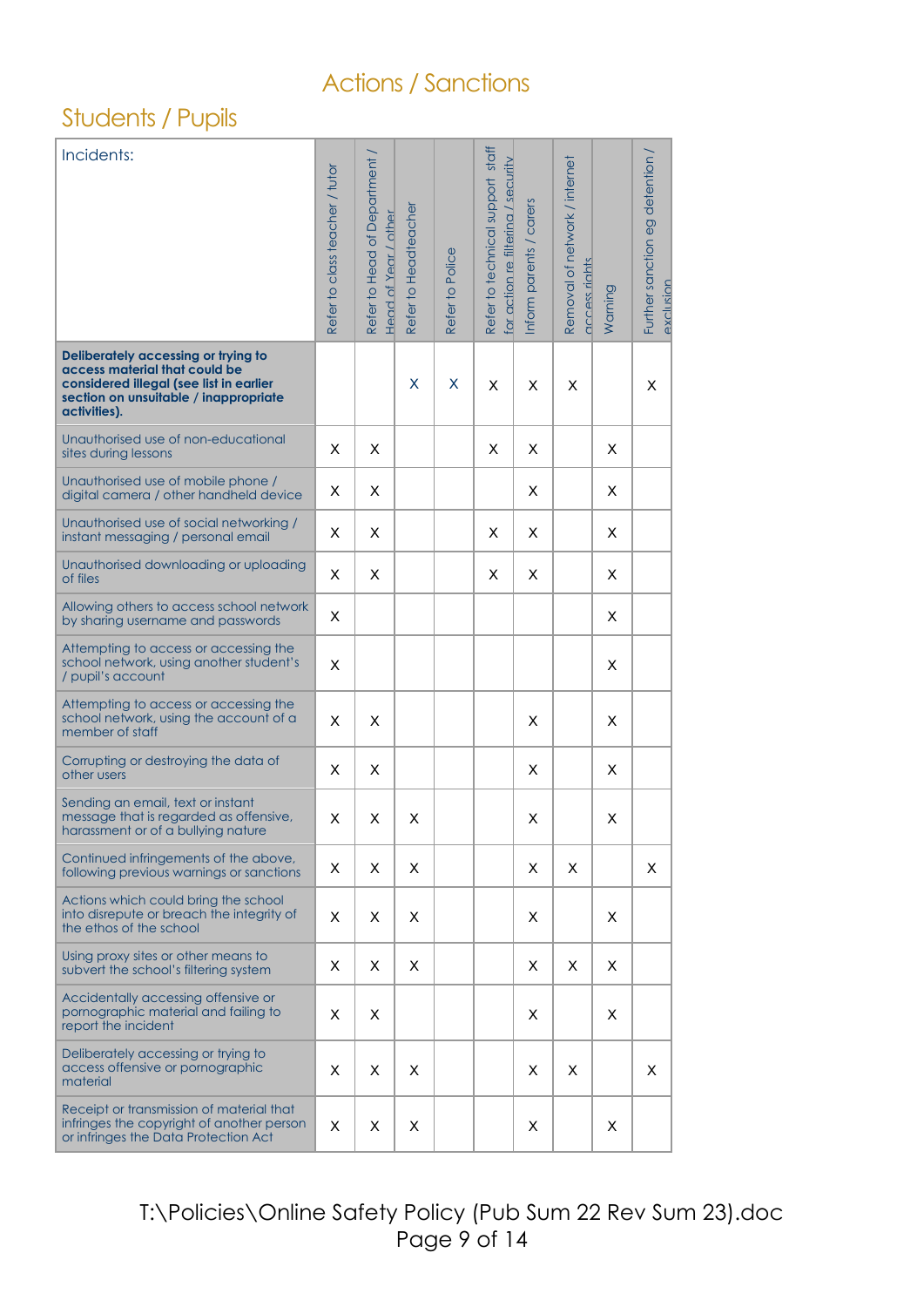### Staff **Actions / Sanctions**

| Incidents:                                                                                                                                                                  | Refer to line managerr | Refer to Headteacher | RRefer to Local Authority / HR | Refer to Police | Refer to Technical Support Staff<br>for action re filterina etc | Warning | Suspension | Disciplinary action |
|-----------------------------------------------------------------------------------------------------------------------------------------------------------------------------|------------------------|----------------------|--------------------------------|-----------------|-----------------------------------------------------------------|---------|------------|---------------------|
| Deliberately accessing or trying to access<br>material that could be considered illegal (see<br>list in earlier section on unsuitable /<br>inappropriate activities).       |                        | X                    | X                              | X               | X                                                               |         | X          | X                   |
| Excessive or inappropriate personal use of the<br>internet / social networking sites / instant<br>messaging / personal email                                                | X                      |                      |                                |                 | X                                                               | X       |            |                     |
| Unauthorised downloading or uploading of files                                                                                                                              | X                      | X                    |                                |                 | X                                                               | X       |            |                     |
| Allowing others to access school network by<br>sharing username and passwords or attempting<br>to access or accessing the school network,<br>using another person's account | χ                      |                      |                                |                 | Χ                                                               | X       |            |                     |
| Careless use of personal data eg holding or<br>transferring data in an insecure manner                                                                                      | Χ                      | X                    |                                |                 |                                                                 | X       |            |                     |
| Deliberate actions to breach data protection<br>or network security rules                                                                                                   | X                      | X                    |                                |                 |                                                                 | X       |            |                     |
| Corrupting or destroying the data of other users<br>or causing deliberate damage to hardware or<br>software                                                                 | X                      | Χ                    |                                |                 |                                                                 | X       |            | X                   |
| Sending an email, text or instant message that<br>is regarded as offensive, harassment or of a<br>bullying nature                                                           | X                      | X                    |                                | X               |                                                                 |         | X          | X                   |
| Using personal email / social networking /<br>instant messaging / text messaging to carrying<br>out digital communications with students /<br>pupils                        | Χ                      | Χ                    | Χ                              |                 |                                                                 | X       | Χ          | X                   |
| Actions which could compromise the staff<br>member's professional standing                                                                                                  | X                      | X                    |                                |                 |                                                                 | X       |            |                     |
| Actions which could bring the school into<br>disrepute or breach the integrity of the ethos of<br>the school                                                                | X                      | Χ                    |                                |                 |                                                                 | X       |            |                     |
| Using proxy sites or other means to subvert the<br>school's filtering system                                                                                                | χ                      | Χ                    |                                |                 | X                                                               | X       |            |                     |
| Accidentally accessing offensive or<br>pornographic material and failing to report the<br>incident                                                                          | X                      | X                    | Χ                              |                 | X                                                               | X       |            |                     |
| Deliberately accessing or trying to access<br>offensive or pornographic material                                                                                            | Χ                      | Χ                    | X                              |                 | Χ                                                               |         | X          | X                   |
| Breaching copyright or licensing regulations                                                                                                                                | χ                      | X                    |                                |                 | Χ                                                               | X       |            |                     |
| Continued infringements of the above,<br>following previous warnings or sanctions                                                                                           | Χ                      | X                    | X                              | X               | X                                                               | X       | X          | X                   |

T:\Policies\Online Safety Policy (Pub Sum 22 Rev Sum 23).doc Page 10 of 14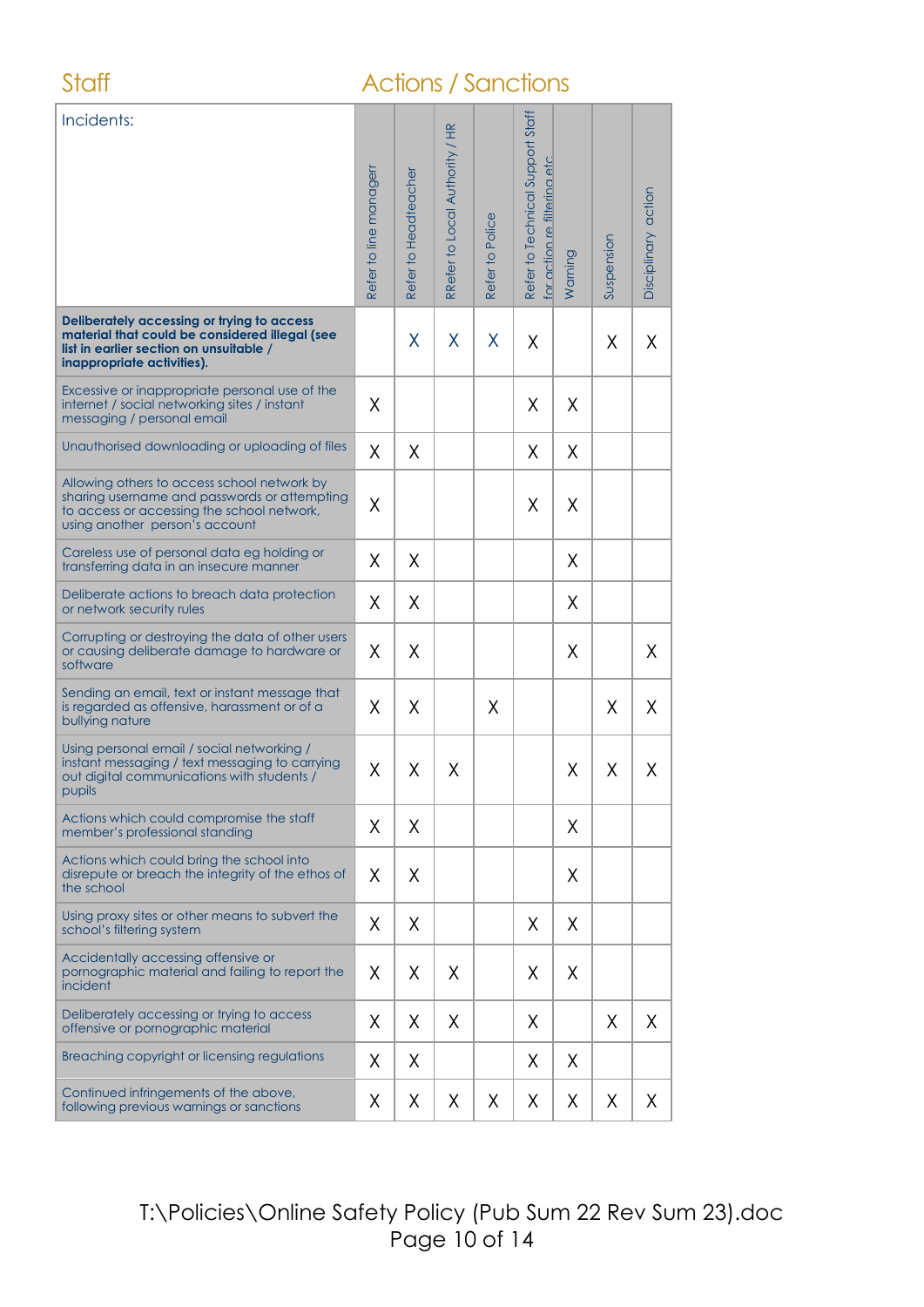### **OWPS Online Safety Curriculum:**

|               | <b>EYFS</b>                                                                                   |
|---------------|-----------------------------------------------------------------------------------------------|
|               | Media Balance is important (media balance and wellbeing)                                      |
| AUTUMN        | .Know when and why to take breaks from device time.                                           |
|               | • Consider the feelings of people around them, even when engaged in fun online activities.    |
|               | Pause for People (media balance and wellbeing)                                                |
| <b>SPRING</b> | • Learn why it's important to be aware and respectful of people while using devices.          |
|               | • Learn the Pause, Breathe, Finish Up routine as a self-regulation strategy for transitioning |
|               | from technology to face-to-face interactions.                                                 |
|               | Safety in my online neighbourhood (privacy & security)                                        |
| <b>SUMMER</b> | .Discover that the internet can be used to visit faraway places and learn new things.         |
|               | • Compare how staying safe online is similar to staying safe in the real world.               |
|               | • Explain rules for traveling safely on the internet.                                         |

|               | Year 1                                                                                                                                                                                                                                                                                                      |
|---------------|-------------------------------------------------------------------------------------------------------------------------------------------------------------------------------------------------------------------------------------------------------------------------------------------------------------|
| AUTUMN        | <b>Pause and Think Online</b><br>. Understand the importance of being safe, responsible, and respectful online.<br>• Learn the "Pause & Think Online" song to remember basic digital citizenship concepts.                                                                                                  |
| SPRING        | How Technology Makes You Feel (media balance & well-being)<br>. Recognize the different kinds of feelings they can have when using technology.<br>. Know what to do when they don't have a good feeling when using technology.                                                                              |
| <b>SUMMER</b> | <b>Internet Traffic Light (privacy &amp; security)</b><br>. Understand that being safe online is similar to staying safe in real life.<br>• Learn to identify websites and apps that are "just right" and "not right" for them.<br>. Know how to get help from an adult if they are unsure about a website. |

| Year 2        |                                                                                             |  |  |  |  |  |
|---------------|---------------------------------------------------------------------------------------------|--|--|--|--|--|
|               | <b>Device Free Moments (media and</b>                                                       |  |  |  |  |  |
|               | well-being)                                                                                 |  |  |  |  |  |
|               | . Recognize the ways in which digital devices can be distracting.                           |  |  |  |  |  |
| <b>AUTUMN</b> | . Identify how they feel when others are distracted by their devices.                       |  |  |  |  |  |
|               | . Identify ideal device-free moments for themselves and others.                             |  |  |  |  |  |
|               | That's Private (privacy and security)                                                       |  |  |  |  |  |
|               | . Recognize the kind of information that is private.                                        |  |  |  |  |  |
|               | . Understand that they should never give out private information online.                    |  |  |  |  |  |
|               | Digital Trails (digital footprint and identity)                                             |  |  |  |  |  |
|               | • Learn that the information they share online leaves a digital footprint or "trail"        |  |  |  |  |  |
|               | • Explore what information is OK to be shared online                                        |  |  |  |  |  |
| <b>SPRING</b> | Who is in your online community? (relationships and communication)                          |  |  |  |  |  |
|               | • Compare and contrast how they are connected to different people and places, in person and |  |  |  |  |  |
|               | on the internet                                                                             |  |  |  |  |  |
|               | •Demonstrate an understanding of how people can connect on the internet                     |  |  |  |  |  |
|               | Putting a STOP to online meanness (We are kind & courageous)                                |  |  |  |  |  |
|               | •Understand what online meanness can look like and how it can make people feel              |  |  |  |  |  |
|               | •Identify ways to respond to mean words online, using S-T-O-P                               |  |  |  |  |  |
| <b>SUMMER</b> | Let's Give Credit (we are critical thinkers and creators)                                   |  |  |  |  |  |
|               | • Explain how giving credit is a sign of respect for people's work                          |  |  |  |  |  |
|               | • Learn how to give credit in their schoolwork for content they use from the internet       |  |  |  |  |  |

T:\Policies\Online Safety Policy (Pub Sum 22 Rev Sum 23).doc Page 11 of 14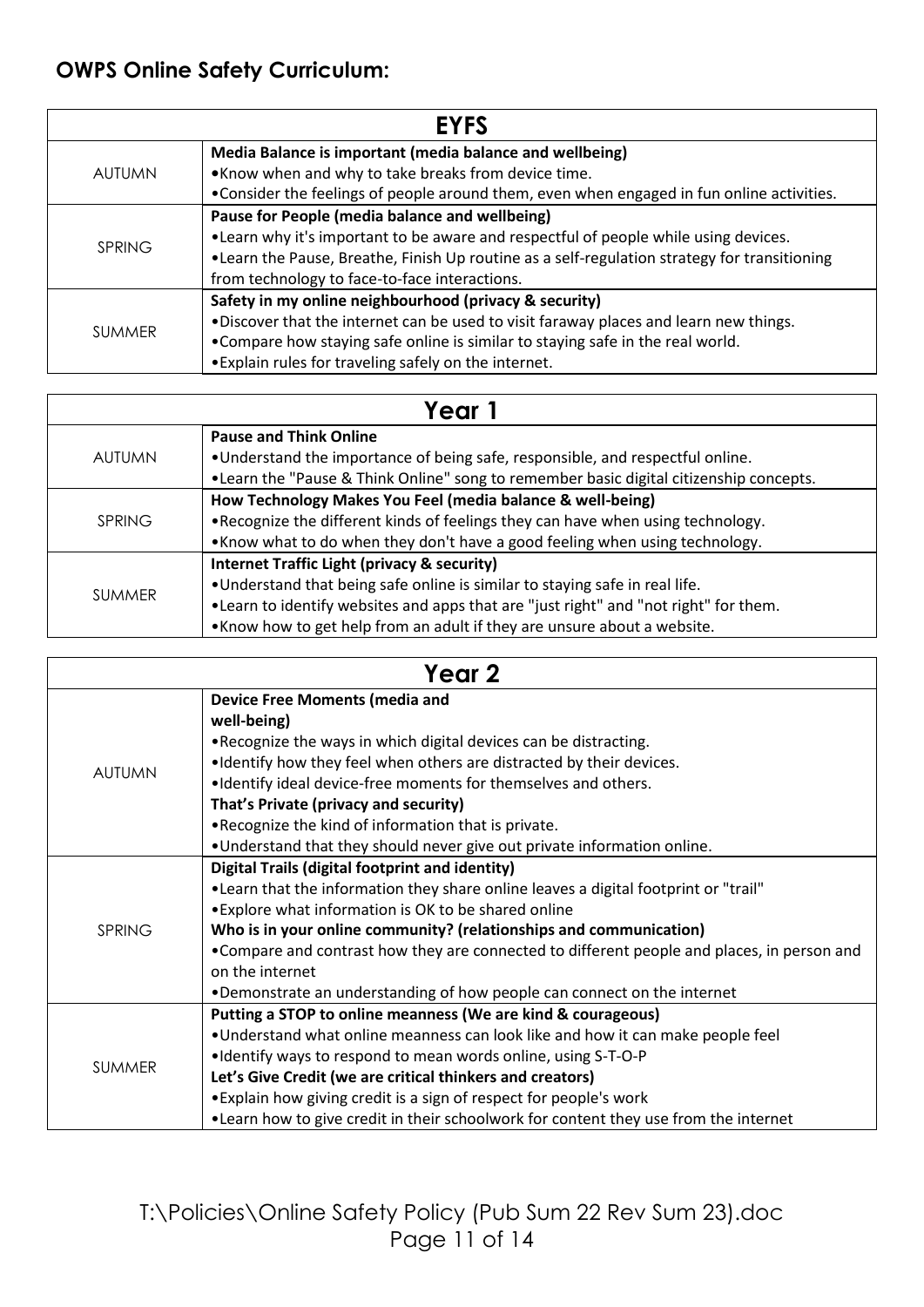| Year 3        |                                                                                               |  |
|---------------|-----------------------------------------------------------------------------------------------|--|
|               | Your Rings of Responsibility (media balance and well-being)                                   |  |
|               | • Examine both in-person and online responsibilities.                                         |  |
|               | . Describe the Rings of Responsibility as a way to think about how our behavior affects       |  |
|               | ourselves and others.                                                                         |  |
| <b>AUTUMN</b> | . Identify examples of online responsibilities to others.                                     |  |
|               | Password Power-Up (privacy and security)                                                      |  |
|               | .Define the term "password" and describe a password's purpose.                                |  |
|               | . Understand why a strong password is important.                                              |  |
|               | • Practice creating a memorable and strong password.                                          |  |
|               | This Is Me (digital footprint and identity)                                                   |  |
|               | •Consider how posting selfies or other images will lead others to make assumptions about      |  |
|               | them.                                                                                         |  |
| <b>SPRING</b> | . Reflect on the most important parts of their unique identity.                               |  |
|               | •Identify ways they can post online to best reflect who they are.                             |  |
|               | Our Digital Citizenship Pledge (relationships & communication)                                |  |
|               | .Define what a community is, both in person and online.                                       |  |
|               | . Explain how having norms helps people in a community achieve their goals.                   |  |
|               | • Create and pledge to adhere to shared norms for being in an online community.               |  |
|               | The Power of Words (we are kind & courageous)                                                 |  |
|               | . Understand that it's important to think about the words we use, because everyone interprets |  |
|               | things differently.                                                                           |  |
|               | •Identify ways to respond to mean words online, using S-T-O-P.                                |  |
| <b>SUMMER</b> | .Decide what kinds of statements are OK to say online and which are not.                      |  |
|               | Is Seeing Believing? (we are critical thinkers and creators)                                  |  |
|               | .Recognize that photos and videos can be altered digitally.                                   |  |
|               | .Identify different reasons why someone might alter a photo or video.                         |  |
|               | .Analyze altered photos and videos to try to determine why.                                   |  |

| Year 4        |                                                                                                 |  |
|---------------|-------------------------------------------------------------------------------------------------|--|
|               | My Media Choices (media balance and well-being)                                                 |  |
| <b>AUTUMN</b> | . Learn the "What? When? How Much?" framework for describing their media choices.               |  |
|               | . Use this framework and their emotional responses to evaluate how healthy different types of   |  |
|               | media choices are.                                                                              |  |
|               | . Begin to develop their own definition of a healthy media balance.                             |  |
|               | Private and Personal Information (privacy and security)                                         |  |
|               | •Identify the reasons why people share information about themselves online.                     |  |
|               | . Explain the difference between private and personal information.                              |  |
|               | • Explain why it is risky to share private information online.                                  |  |
|               | Our Online Tracks (digital footprint and identity)                                              |  |
|               | . Define the term "digital footprint" and identify the online activities that contribute to it. |  |
|               | •Identify ways they are -- and are not -- in control of their digital footprint.                |  |
|               | . Understand what responsibilities they have for the digital footprints of themselves and       |  |
| SPRING        | others.                                                                                         |  |
|               | Keeping Games Fun & Friendly (relationships & communication)                                    |  |
|               | .Define "social interaction" and give an example.                                               |  |
|               | .Describe the positives and negatives of social interaction in online games.                    |  |
|               | • Create an online video game cover that includes guidelines for positive social interaction.   |  |
| <b>SUMMER</b> | Be a Super Digital Citizen (we are kind & courageous)                                           |  |
|               | . Reflect on the characteristics that make someone an upstanding digital citizen.               |  |
|               | .Recognize what cyberbullying is.                                                               |  |
|               | • Show ways to be an upstander by creating a digital citizenship superhero comic strip.         |  |
|               | A Creator's Rights and Responsibilities (we are critical thinkers and creators)                 |  |

T:\Policies\Online Safety Policy (Pub Sum 22 Rev Sum 23).doc Page 12 of 14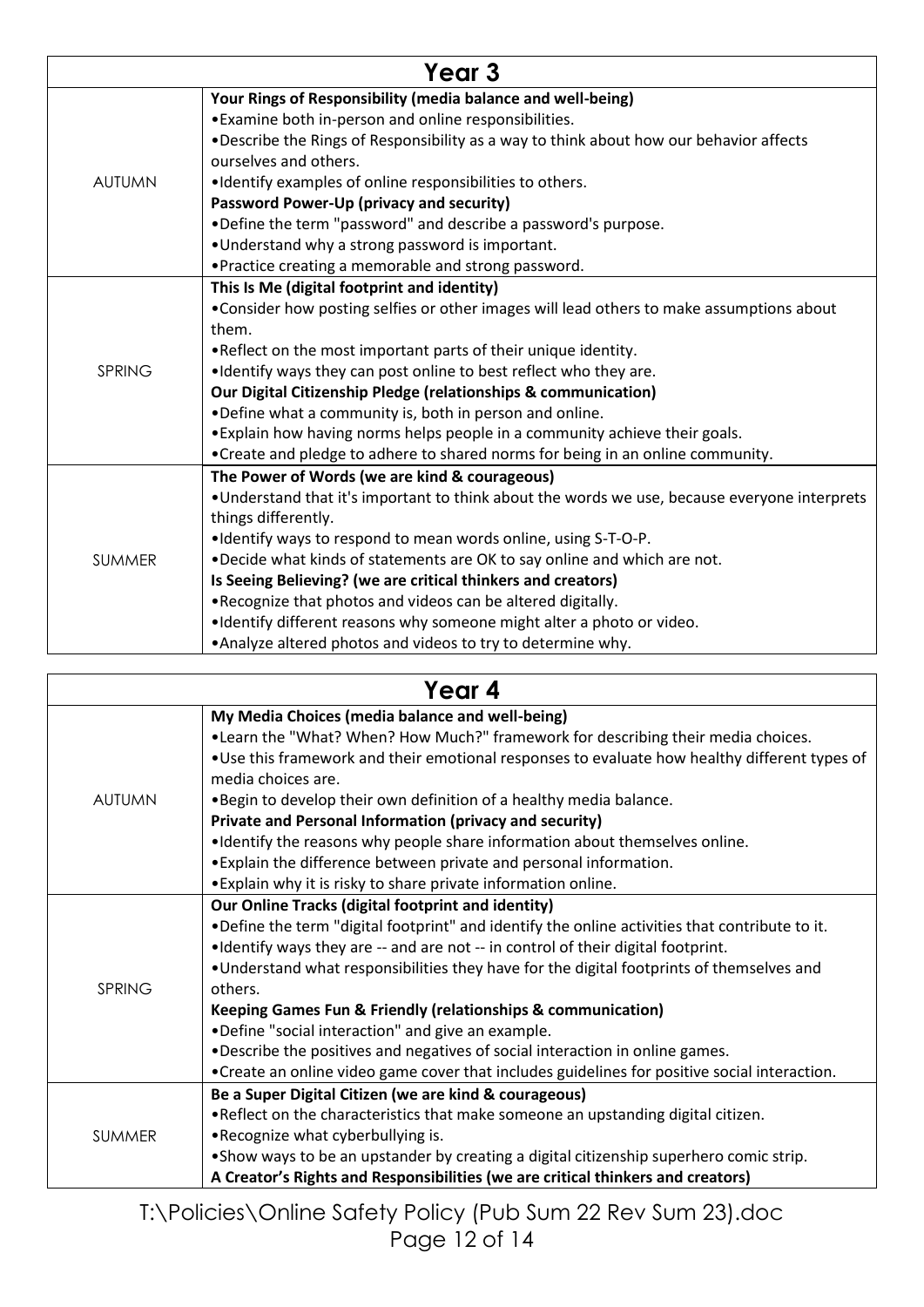| • Define "copyright" and explain how it applies to creative work.<br>. Describe their rights and responsibilities as creators. |
|--------------------------------------------------------------------------------------------------------------------------------|
| • Apply copyright principles to real-life scenarios.                                                                           |

| Year 5        |                                                                                               |  |
|---------------|-----------------------------------------------------------------------------------------------|--|
|               | Finding My Media Balance (media balance and well-being)                                       |  |
|               | .Reflect on how balanced they are in their daily lives.                                       |  |
|               | . Consider what "media balance" means, and how it applies to them.                            |  |
| <b>AUTUMN</b> | •Create a personalized plan for healthy and balanced media use.                               |  |
|               | You Won't Believe This (privacy and security)                                                 |  |
|               | •Define "the curiosity gap."                                                                  |  |
|               | • Explain how clickbait uses the curiosity gap to get your attention.                         |  |
|               | .Use strategies for avoiding clickbait.                                                       |  |
|               | Beyond Gender Stereotypes (digital footprint & identity)                                      |  |
|               | .Define "gender stereotype" and describe how they can be present online.                      |  |
|               | .Describe how gender stereotypes can lead to unfairness or bias.                              |  |
| <b>SPRING</b> | • Create an avatar and a poem that show how gender stereotypes impact who they are.           |  |
|               | You Won't Believe This (privacy and security)                                                 |  |
|               | •Define "the curiosity gap."                                                                  |  |
|               | • Explain how clickbait uses the curiosity gap to get your attention.                         |  |
|               | •Use strategies for avoiding clickbait.                                                       |  |
|               | Is It Cyberbullying? (we are kind & courageous)                                               |  |
|               | . Recognize similarities and differences between in-person bullying, cyberbullying, and being |  |
|               | mean.                                                                                         |  |
|               | • Empathize with the targets of cyberbullying.                                                |  |
| <b>SUMMER</b> | •Identify strategies for dealing with cyberbullying and ways they can be an upstander for     |  |
|               | those being bullied.                                                                          |  |
|               | You Won't Believe This (privacy and security)                                                 |  |
|               | •Define "the curiosity gap."                                                                  |  |
|               | . Explain how clickbait uses the curiosity gap to get your attention.                         |  |
|               | .Use strategies for avoiding clickbait.                                                       |  |

| Year 6        |                                                                                                                                                                                                                                                                                                                                                                                                                                                                                                                                                                                                                                              |  |
|---------------|----------------------------------------------------------------------------------------------------------------------------------------------------------------------------------------------------------------------------------------------------------------------------------------------------------------------------------------------------------------------------------------------------------------------------------------------------------------------------------------------------------------------------------------------------------------------------------------------------------------------------------------------|--|
| <b>AUTUMN</b> | Finding Balance in a Digital World (media balance and well-being)<br>• Reflect on their common online and offline activities.<br>•Identify ways to "unplug" to maintain balance between online and offline activities.<br>. Use the Digital Habits Checkup routine to create a personal challenge to achieve more media<br>balance.<br>Don't Feed The Phish (privacy and security)<br>•Compare and contrast identity theft with other kinds of theft.<br>.Describe different ways that identity theft can occur online.<br>. Use message clues to identify examples of phishing.                                                             |  |
| <b>SPRING</b> | Who are you online? (digital footprint & identity)<br>. Reflect on reasons why people might create fake social media accounts.<br>•Identify the possible results of posting from a fake social media account.<br>.Debate the benefits and drawbacks of posting from multiple accounts.<br><b>Chatting safely online (relationships &amp; communication)</b><br>. Analyze how well they know the people they interact with online.<br>• Reflect on what information is safe to share with different types of online friends.<br>. Learn to recognize red flag feelings and use the Feelings & Options thinking routine to<br>respond to them. |  |
| <b>SUMMER</b> | Digital Drama Unplugged (we are kind and courageous)<br>.Reflect on how easily drama can escalate online.                                                                                                                                                                                                                                                                                                                                                                                                                                                                                                                                    |  |

T:\Policies\Online Safety Policy (Pub Sum 22 Rev Sum 23).doc Page 13 of 14